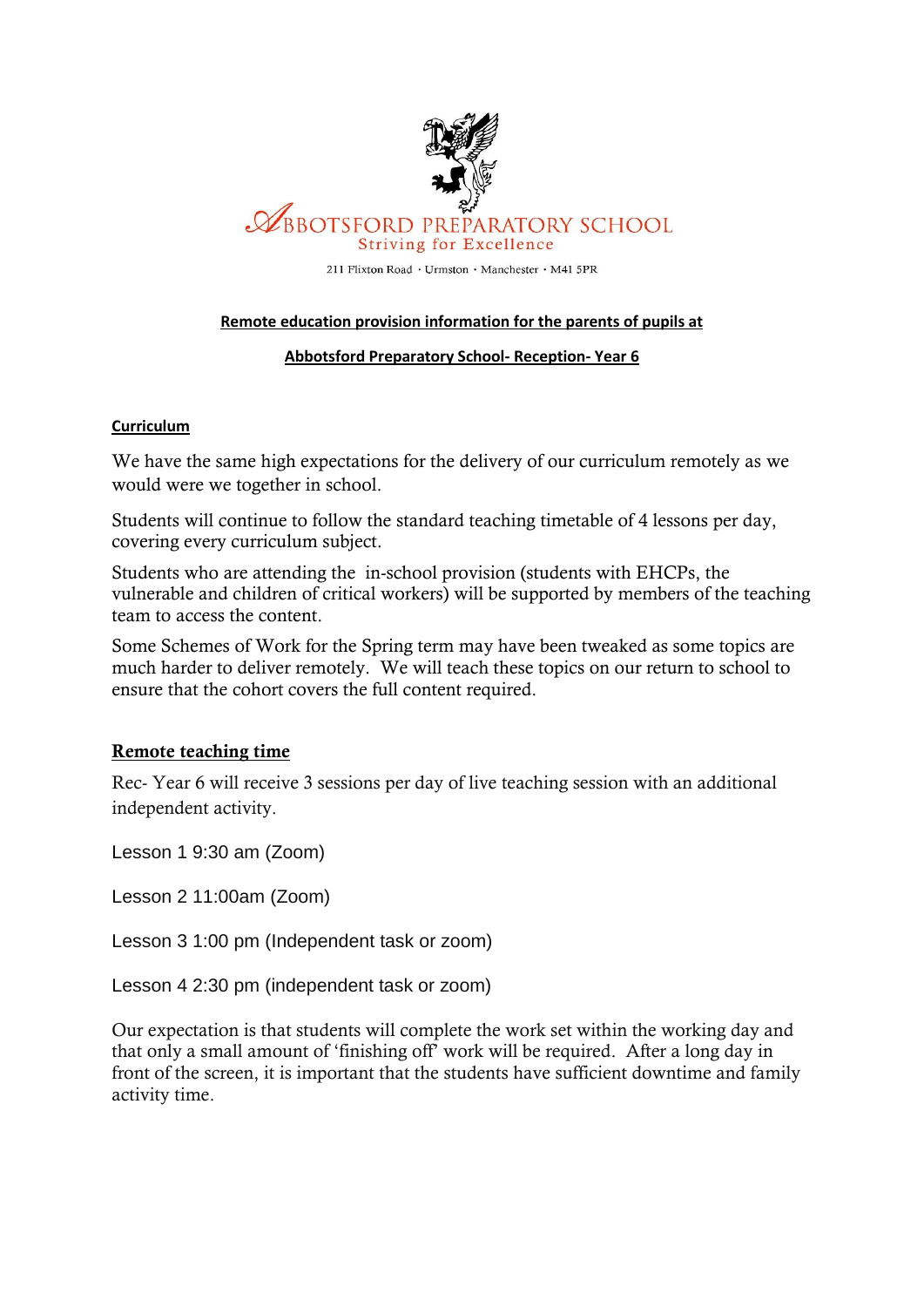## Accessing remote education

Students will require access to a laptop, tablet or other internet enabled device. The two platforms that we use are ClassDojo (for offline work and signposting) and Zoom for online work and lessons. Please let us know immediately if your child has any issues logging on.

Students should ensure that they save their work with sensible titles in an organised filing system so that it can be located at a future date and they should also maintain organised paper folders for hard copy work.

If you are struggling with any aspect of accessing Remote Education, please contact the class teacher for assistance.

# How will my child be taught remotely

We use a combination of the following approaches to teach pupils remotely:

- Online live lessons via Zoom
- Recorded teaching including annotated Powerpoint presentations
- Use of the interactive whiteboard functions
- Online videos selected and vetted by teaching staff
- Worksheets
- Class Discussion
- Textbooks and reading books pupils have at home
- Commercially available websites supporting the teaching of specific subjects or areas, such as MyMaths
- Assessments and Examinations for evidence gathering.

### Engagement and feedback

We expect every child to attend every lesson. Registers are taken at the beginning of every day and you will be contacted by the class teacher or the school office if your child is missing on a regular basis.

Students are expected to submit every piece of work that is set and we have considered carefully the need for differentiation and workload management when setting the tasks.